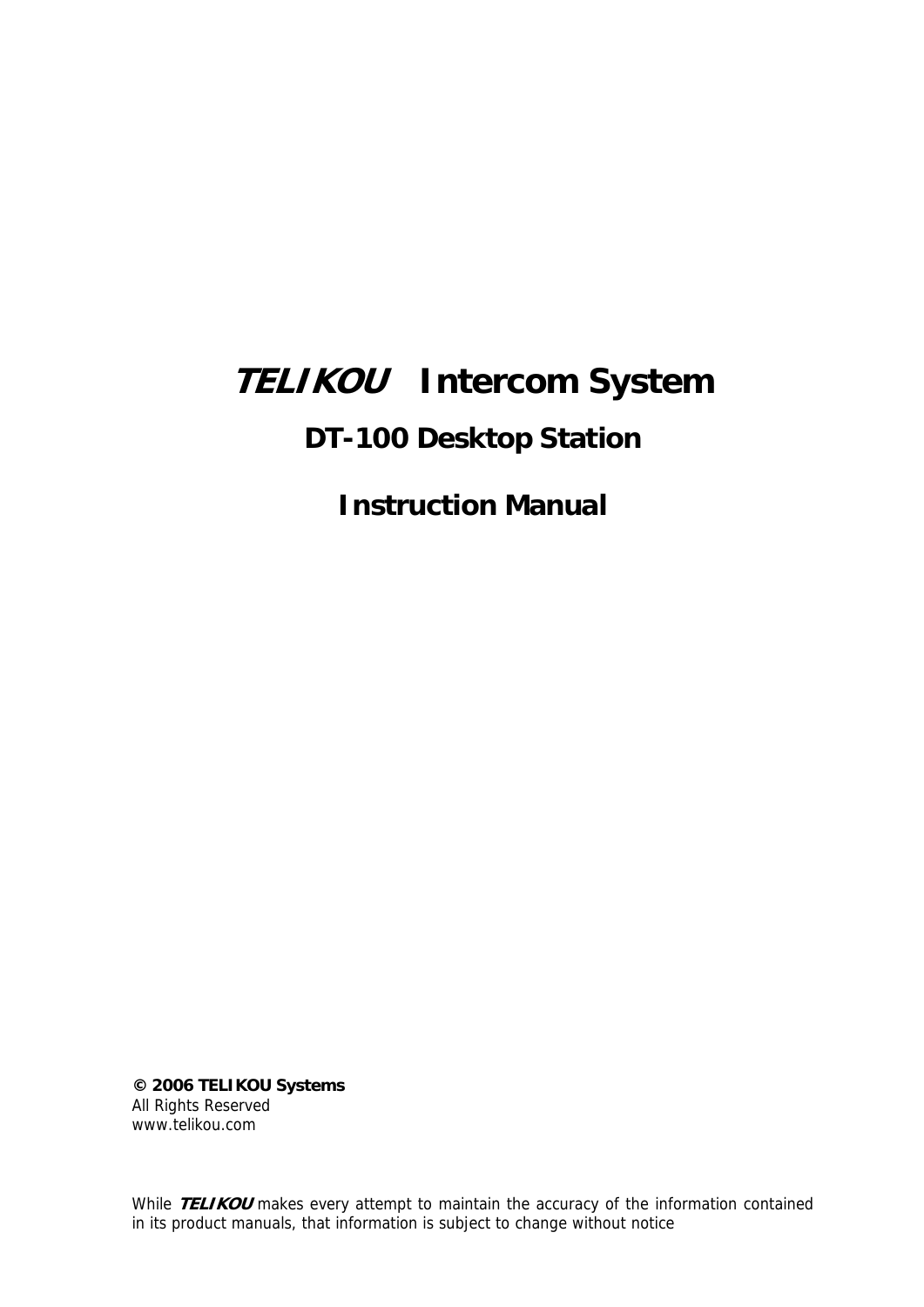## $\bullet$  Introduction

Thank you for choosing TELIKOU intercom product. DT-100 desktop station can work with any TELIKOU Intercom standard main station, and it is suitable for TV station, communication command center, outside broadcast van, show, project test field, and other applications where communication is required.

This system adopts wired connection, and has following features, free of external emission interference, stable and reliable performance, flexible configuration, full-duplex communication, clear and loud communication sound, easy operation, and strong noise resistance.

# **Quick start**

1. Use appropriate 3-pin XLR line cable connecting station to an intercom main station. If station is receiving DC power, the Power LED will light up.

2. Turn volume control knob to the end anticlockwise, and plug in the microphone or headset. 3. Press Mic button and the green indicator above button will be ON, which indicating that the

microphone is turned on. 4. Adjust the sidetone control (use a small screwdriver and insert it into the hole at bottom)

and volume level, and ensure that the sound level for your own voice from the earphone is adjusted to minimum.

5. Press the Call button to send a talk request.

6. After the completion of talk, press the Mic button again, the indicator will be Off, and the microphone will be turned off.







**Basic operation Upper Panel 1. Phone Jack**  3.5mm earphone jack **2. Microphone Jack**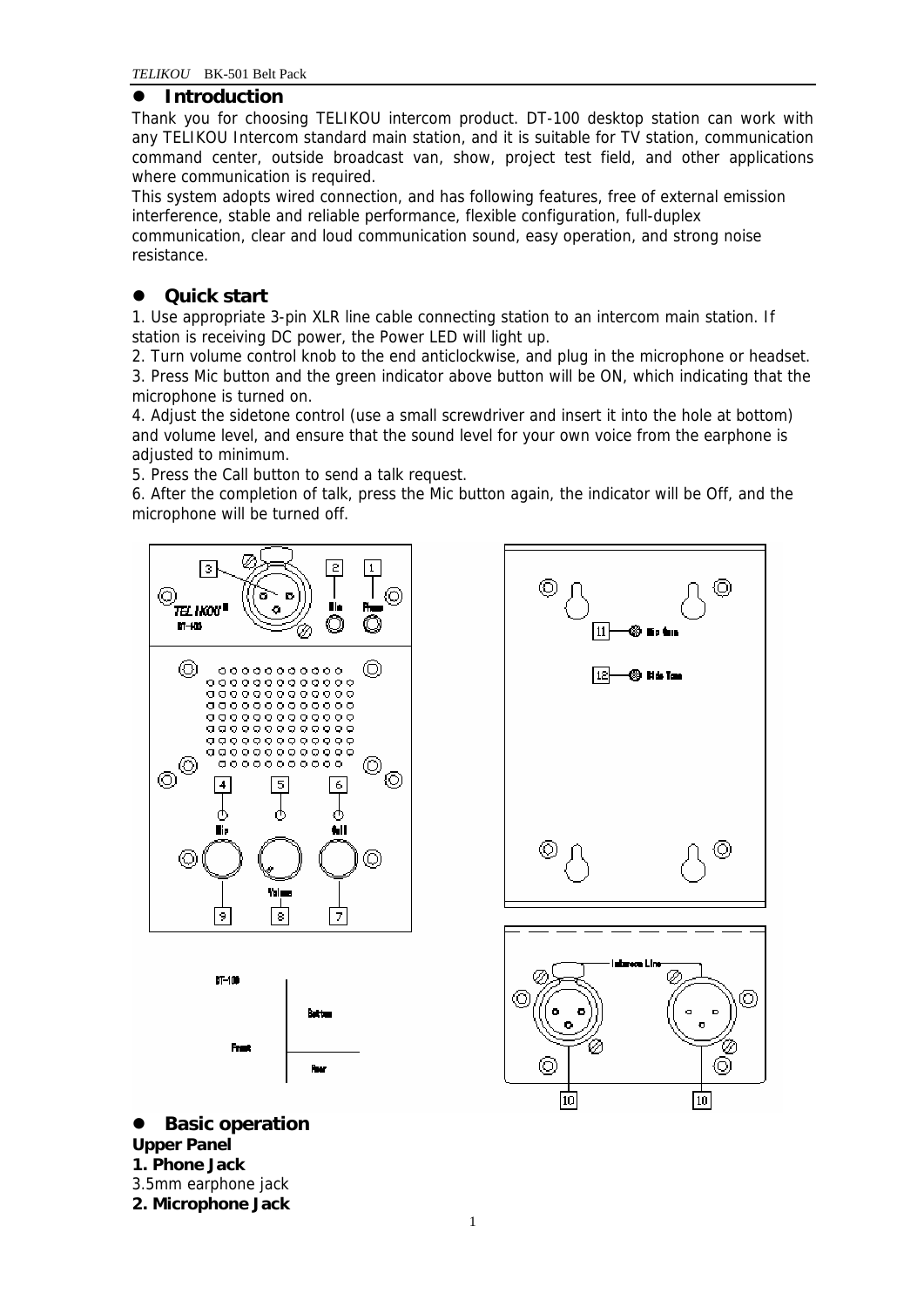3.5mm microphone jacl

#### **3. Gooseneck Microphone Connector**

3-pin XLR female connector. Configuration pin outs:

- Pin 1 -- Mic common
- Pin 2 -- Mic hot
- Pin 3 -- Null

#### **4. Mic LED**

A green LED indicator. When Mic switch is turned on, this light will be ON.

#### **5. Power LED**

A green LED indicator. When DT-100 is powered on, this light will be ON.

#### **6. Call LED**

A red LED indicator. When a call signal from the intercom system is received, this light will be ON, indicating that there has a talk request of some station.

#### **7. Call Button**

Pressing down this button will send a call signal to the intercom system, and the LED indicator above it will be ON to indicate that the call function is activated.

#### **8. Volume Control**

This knob is used to control the level of audio signal received from the intercom line, and can be used to adjust the volume of internal speaker and earphone.

#### **9. Talk Button**

The talk button turns the microphone circuit on and off. Press button, the Mic LED will light, that indicate the microphone is turned on, and the sound from the microphone will be sent into the intercom line. This button controls an internal flip circuit. When it is pressed once, the circuit will be turned on, and the Mic LED indicator will be ON; when it is pressed again, the circuit will be turned off, and the Mic LED will be OFF. When the connection between DT-100 and any TELIKOU Intercom main station is established, the Remote-Mic-Kill button of the main station can turn off the microphone of the DT-100 remotely.

#### **Bottom Panel**

#### **10. Intercom Line**

A pair of 3-pin XLR male and female connectors parallel connected at internal for loop through connection of the intercom station.

XLR-3 configuration pin outs: Pin 1--Common Pin 2--DC supply (12-30V) Pin 3--Audio signal

#### **11. Mic Gain**

It is used to increase or decrease the gain for panel microphone to achieve proper microphone output level. It has no effect on the sensitivity of the headset microphone. The microphone is set according to the Electret type before delivery. If the type of panel microphone is changed, re-adjustment is required.

#### **12. Sidetone Controls**

It is in the hole at the bottom of the unit, and can be used to adjust the sound level of your own voice that you can hear while you are talking, aiming to decrease sound feedback and avoid squeal. When making adjustment, turn on the Mic key and adjust volume to proper level, then make a sound against microphone, or make a sound via rubbing microphone with finger. At the same time, use a small screwdriver rotate the knob at clockwise and anticlockwise slowly, until the sound or rubbing sound is minimal.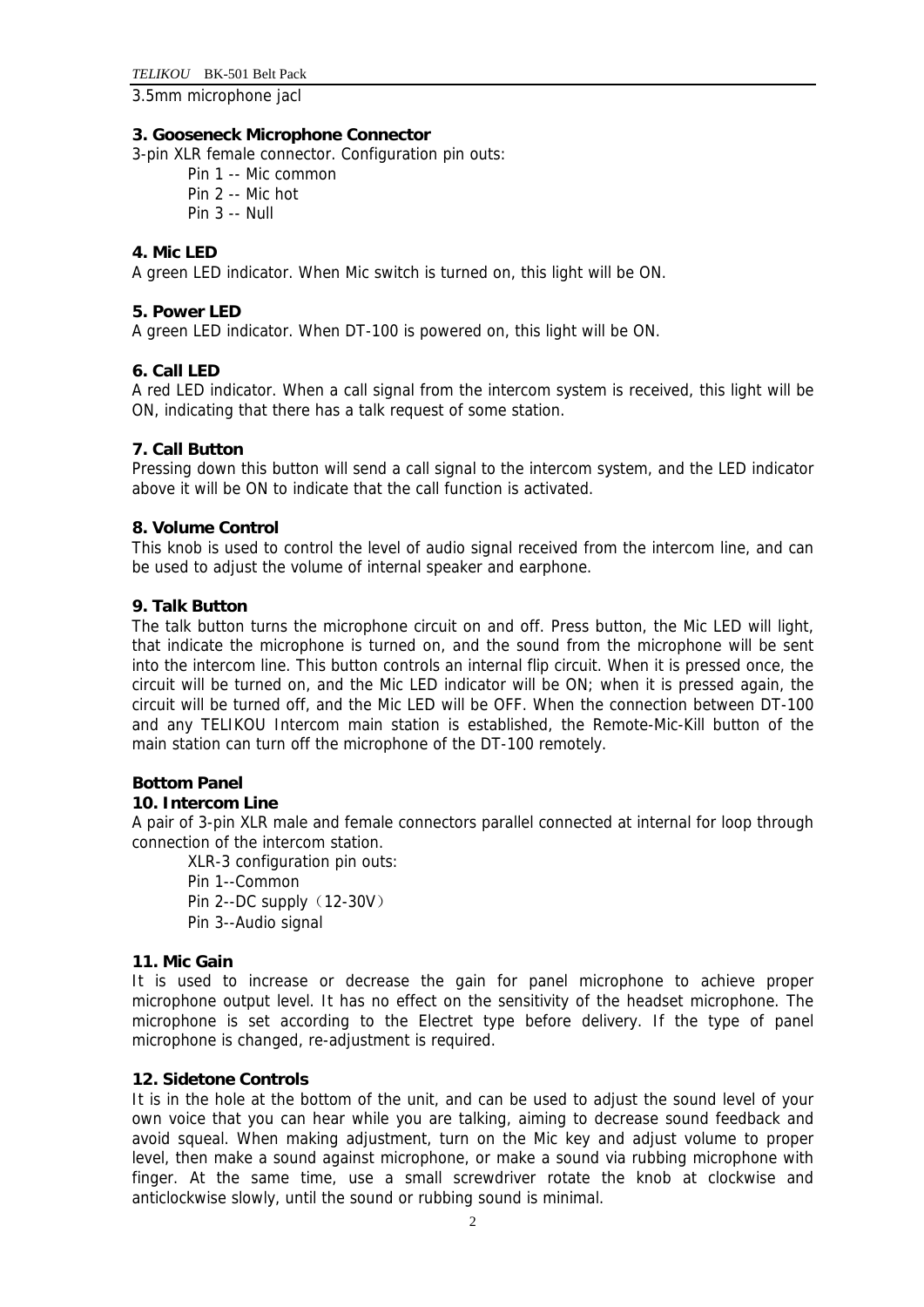## $\bullet$  Troubleshooting

#### **Problem: Listen level too high or too low**

Cause 1: More than one Terminal in the system or non Terminal Solution 1: Check every channel, each channel must only have one Termianal.

#### **Problem: Microphone level too high or too low**

Cause 1: Mouth is far or close to the mouth Solution 1: Adjust the distance between microphone and mouth

#### **Problem: System feedback (Acoustical)**

Cause 1: Listen level control at this station or a remote station is set too high Solution 1: Adjust

Cause 2: Sidetone null control at this station or a remote station is not adjusted correctly Solution 2: Adjust. Refer to the procedure in the Front Panel section of this manual.

Cause 3: Channel un-terminated. Solution 3: Set the MS-800 termination switch to the ON position.

Cause 3: A headset cord is too long or jointing quality.

Solution 3: Check headset cord

#### **Problem: Can not turn on the Mic function**

Cause 1: The connection among TELIKOU main stations must go via Online connector on rear panel. The Online connector of this station connected to the Intercom Line connector of another station.

Solution 1: Check the connection of Online connector

# z **Specifications**

**1. Pre- Amplifier (From Microphone to Line)**  Dynamic Headset Mic impedance: 200 ohm Voltage Gain: 49±3dB Bandwidth:  $40$ Hz-8000Hz  $\pm 2$ dB

#### **2. Headphone Amplifier(From Line to Load)**  Load impedance: 50-600 ohm Voltage Gain: 31±3dB Harmonic Distortion: <0.1%(1000Hz) Bandwidth: 200Hz-8000Hz  $\pm$ 2dB

#### **3. Others**

SNR: >72dB